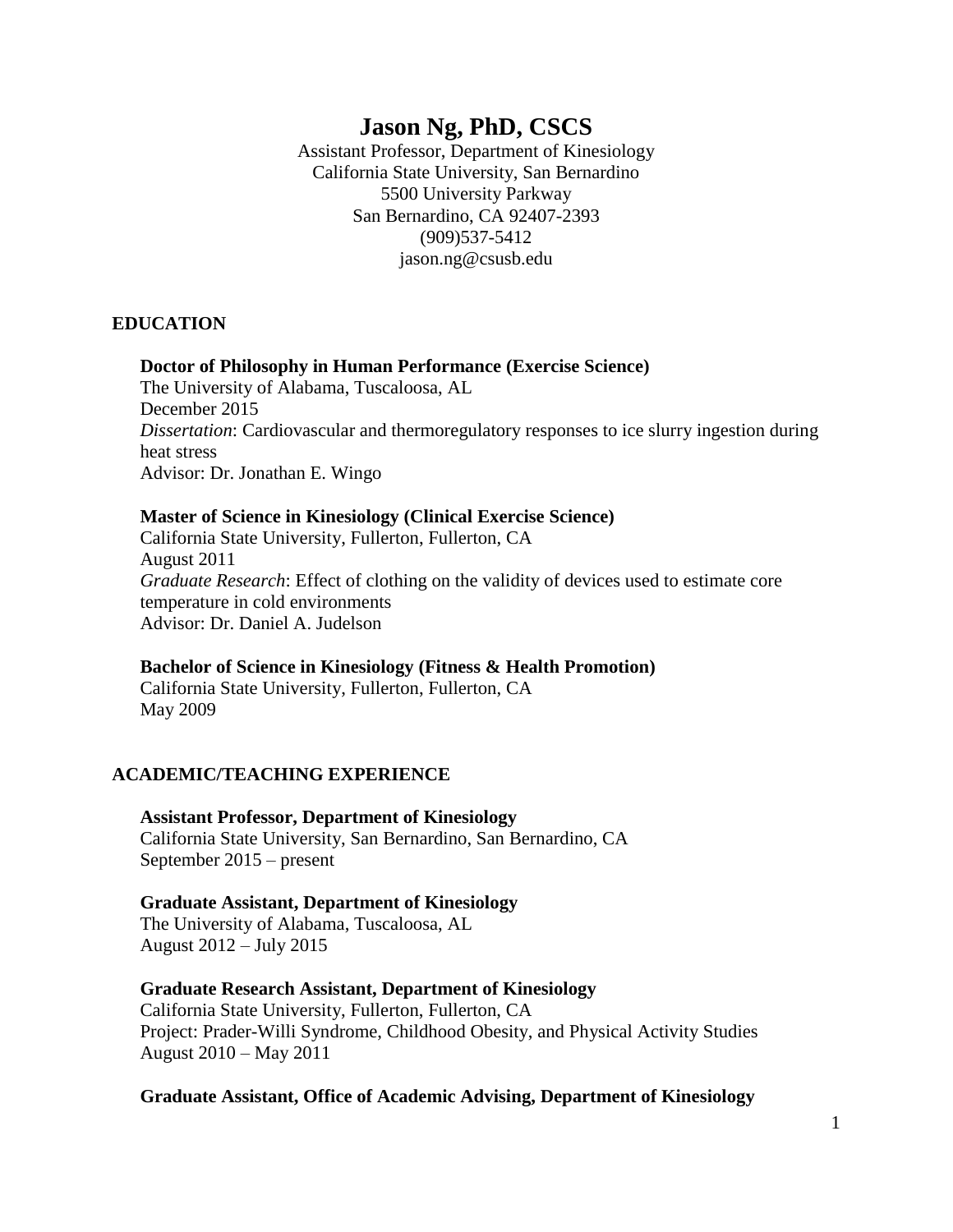California State University, Fullerton, Fullerton, CA August 2009 – May 2011

### **NON-ACADEMIC WORK EXPERIENCE**

**Graduate Assistant, Office of Health Promotion and Wellness** The University of Alabama, Tuscaloosa, AL July 2011 – July 2012

**Building Manager, Titan Recreation** California State University, Fullerton, Fullerton, CA August 2008 – August 2010

#### **Emergency Medical Technician**

Medic-1 Ambulance, San Dimas, CA August 2006 – August 2009

### **RESEARCH INTERESTS**

- Cardiovascular, metabolic, and thermoregulatory responses to exercise performance in environmentally-stressful conditions
- Hydration and cooling methods to combat heat stress
- Age, sex, and training state-related differences in responses to exercise in stressful environments

### **GRANTS/AWARDS**

- 2018 CSUSB Men's Baseball Team, Faculty Recognition (March 16, 2018)
- 2017 CSUSB Women's Soccer Team, Faculty Recognition (September 22, 2017)
- 2013 Gatorade Sports Science Institute, Student Research Grant Award (\$2000)
- 2010 National Strength and Conditioning Association, Minority Scholarship Award (\$1000)

### **CURRENT PROJECTS**

- 1. **Ng J**, Wee SO. Cardiovascular drift pattern and effect on subsequent cycling time trial performance during heat stress. (in progress)
- 2. **Ng J**, Alamilla R, Romero J, Tu K, Arevalo D. Physiological profile of special weapons and tactics law enforcement officers. (data analysis)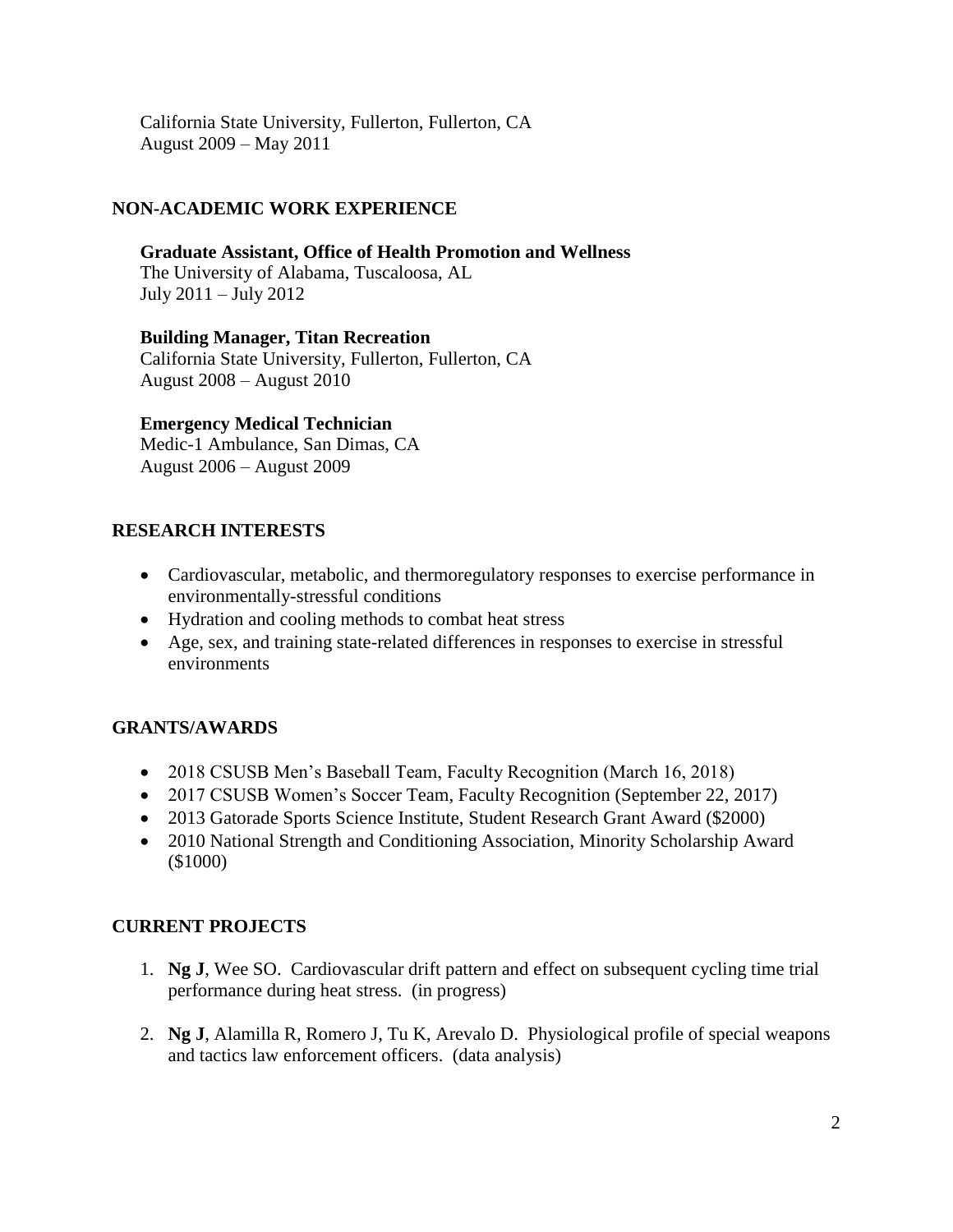- 3. **Ng J**, Alamilla R, Romero J, Tu K, Arevalo D. Effect of caffeine intake on cycling time trial performance in habitual users and nonusers. (data collection)
- 4. Escalante G, Vogelsang E, **Ng J**. The relationships between academic discipline, body fatness, self-perception of body fatness, and the weight implicit association test. (in review
- 5. Escalante G, Dabbs NC, **Ng J**. Relationship between thermal imaging asymmetries and sports performance. (data analysis)

# **PUBLICATIONS**

- 1. **Ng J**, Wingo JE. Effect of ice slurry beverages on voluntary fluid intake and exercise performance in hot conditions. (manuscript in preparation)
- 2. **Ng J**, Du Bois AM, Moyen NE, Tan JG, Villa MR, Brown LE, Coburn JW, Casa DJ, Judelson DA. Effect of clothing on validity of devices used to estimate core temperature in cold environments. (manuscript in preparation)
- 3. **Ng J**, Dobbs WC, Hornikel B, Wingo JE. Effect of ice slurry ingestion on cardiovascular drift and  $\rm \dot{V}O_{2max}$  during heat stress. *Medicine & Science in Sports & Exercise*. (in press)
- 4. **Ng J**, Wingo JE, Bishop PA, Casey JC, Aldrich EK. Ice slurry ingestion and physiological strain during exercise in non-compensable heat stress. *Aerospace Medicine and Human Performance.* 89(5): 434-441, 2018.
- 5. Al-horani RA, Wingo JE, **Ng J**, Bishop P, Richardson M. Precooling and warm-up effects on time trial cycling during heat stress. *Aerospace Medicine and Human Performance*. 89(2): 1-7, 2018.
- 6. McKenna Z, Berkemeier Q, Naylor A, Kleint A, Gorini F, **Ng J**, Kim JK, Sullivan S, Gillum, T. Bovine supplementation does not affect plasma I-FABP concentrations following exercise in a hot and humid environment. *European Journal of Applied Physiology*. 117: 2561-2567, 2017.
- 7. Rubin DA, Clark SJ, Haqq AM, Castner DM, **Ng J**, Judelson DA. Hormonal and metabolic responses to a single bout of resistance exercise in Prader-Willi Syndrome. *Hormone Research in Pediatrics*. 87: 153-161, 2017.
- 8. Rubin DA, Clark SJ, **Ng J**, Castner DM, Haqq AM, Judelson DA. Hormonal and metabolic responses to endurance exercise in children with Prader-Willi syndrome and non-syndromic obesity. *Metabolism*. 64: 391-395, 2015.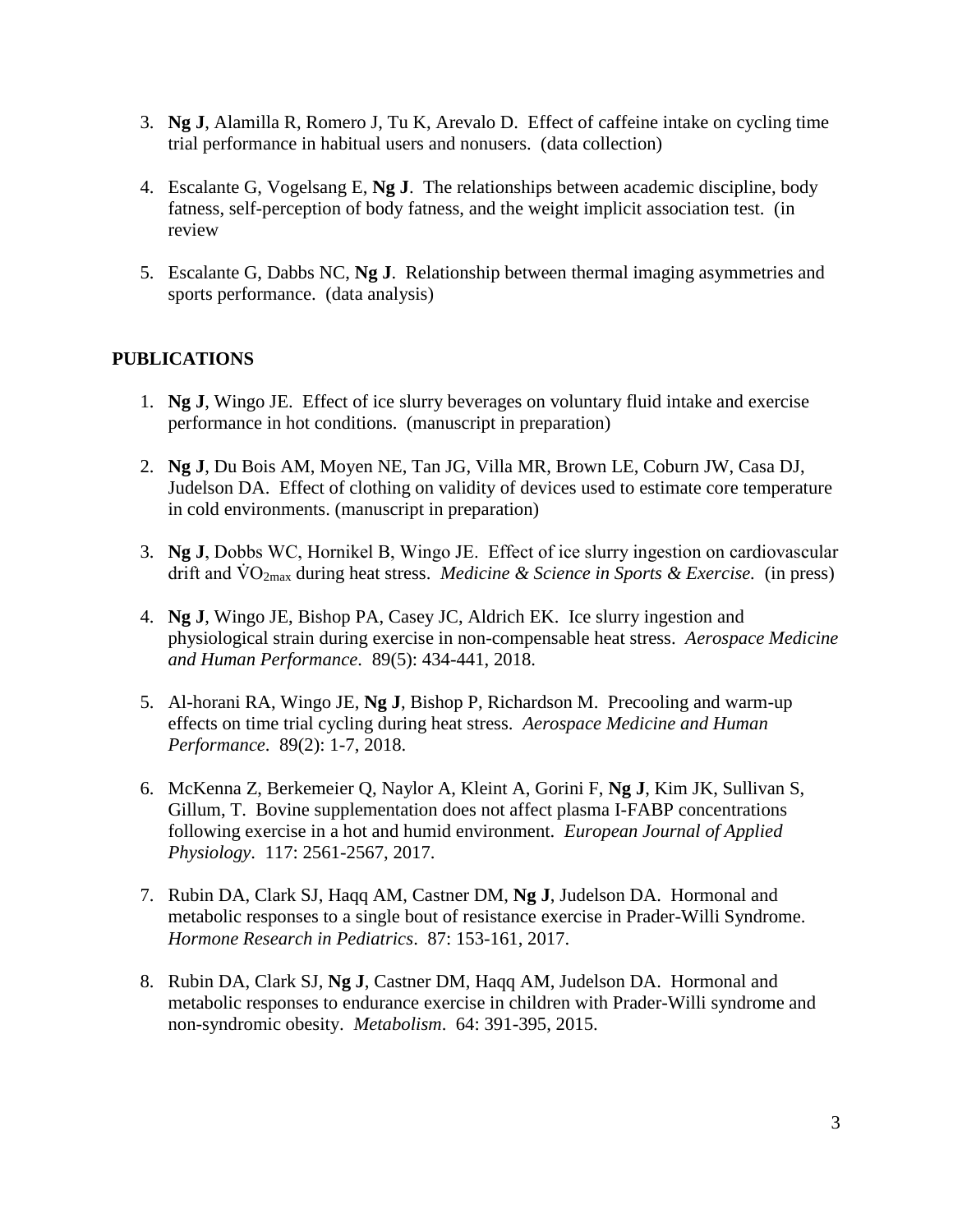- 9. Rubin DA, Castner DM, Pham H, **Ng J**, Adams E, Judelson DA. Hormonal and metabolic responses to a resistance exercise protocol in lean children, obese children, and lean adults. *Pediatric Exercise Science*. 26: 444-454, 2014.
- 10. Malek MH, Coburn JW, York R, **Ng J**, Rana SR. Comparison of mechanomyographic sensors during incremental cycle ergometry for the quadriceps femoris. *Muscle Nerve*. 42: 394-400, 2010.

### **ABSTRACTS/PRESENTATIONS**

- 1. Exercise is Medicine Getting On-campus Initiatives Started by Dabbs NC, **Ng J,**  Donlin A, Rodran K, Birchfield N. Southwest Chapter of the American College of Sports Medicine, Long Beach, CA, 10/17.
- 2. Health-related components of fitness of special weapons and tactics team members by Alamilla RA, Romero JD, Tu K, Cooper CN, Berwick III GW, Jackson MC, Escalante G, Dabbs NC, **Ng J**. Southwest Chapter of the American College of Sports Medicine, Long Beach, CA, 10/17.
- 3. Correlation between leg strength and balance of special weapons and tactics team members by Tu K, Alamilla RA, Romero JD, Cooper CN, Berwick III GW, Jackson MC, Dabbs NC, **Ng J.** Southwest Chapter of the American College of Sports Medicine, Long Beach, CA, 10/17.
- 4. Effect of standardized encapsulated caffeine on cardiovascular, metabolic, and perceptual responses during exercise in average college-age men by Alamilla RA, Romero J, Tu K, Arevalo D, Dabbs NC, **Ng J**. National Strength and Conditioning Association, Las Vegas, NV, 7/17.
- 5. Effect of an absolute dose of encapsulated caffeine on cycling time trial performance in average college-age men by Romero J, Alamilla RA, Tu K, Arevalo D, Dabbs NC, **Ng J**. National Strength and Conditioning Association, Las Vegas, NV, 7/17.
- 6. Effect of an absolute dose of encapsulated caffeine on cycing time trial performance in average college-age women by Tu K, Alamilla RA, Romero J, Arevalo D, Dabbs NC, **Ng J.** National Strength and Conditioning Association, Las Vegas, NV, 7/17.
- 7. Sex differences in bilateral and unilateral asymmetries in recreationally trained individuals by Wimbish J, Cooper CN, Montes E, Bryant L, **Ng J**, Escalante G, Dabbs NC. American College of Sports Medicine, Denver, CO, 6/17.
- 8. Effect of exercise mode on cardiovascular drift and maximal oxygen uptake during heat stress by Stone TM, Wingo JE, **Ng J**. American College of Sports Medicine, Denver, CO, 6/17.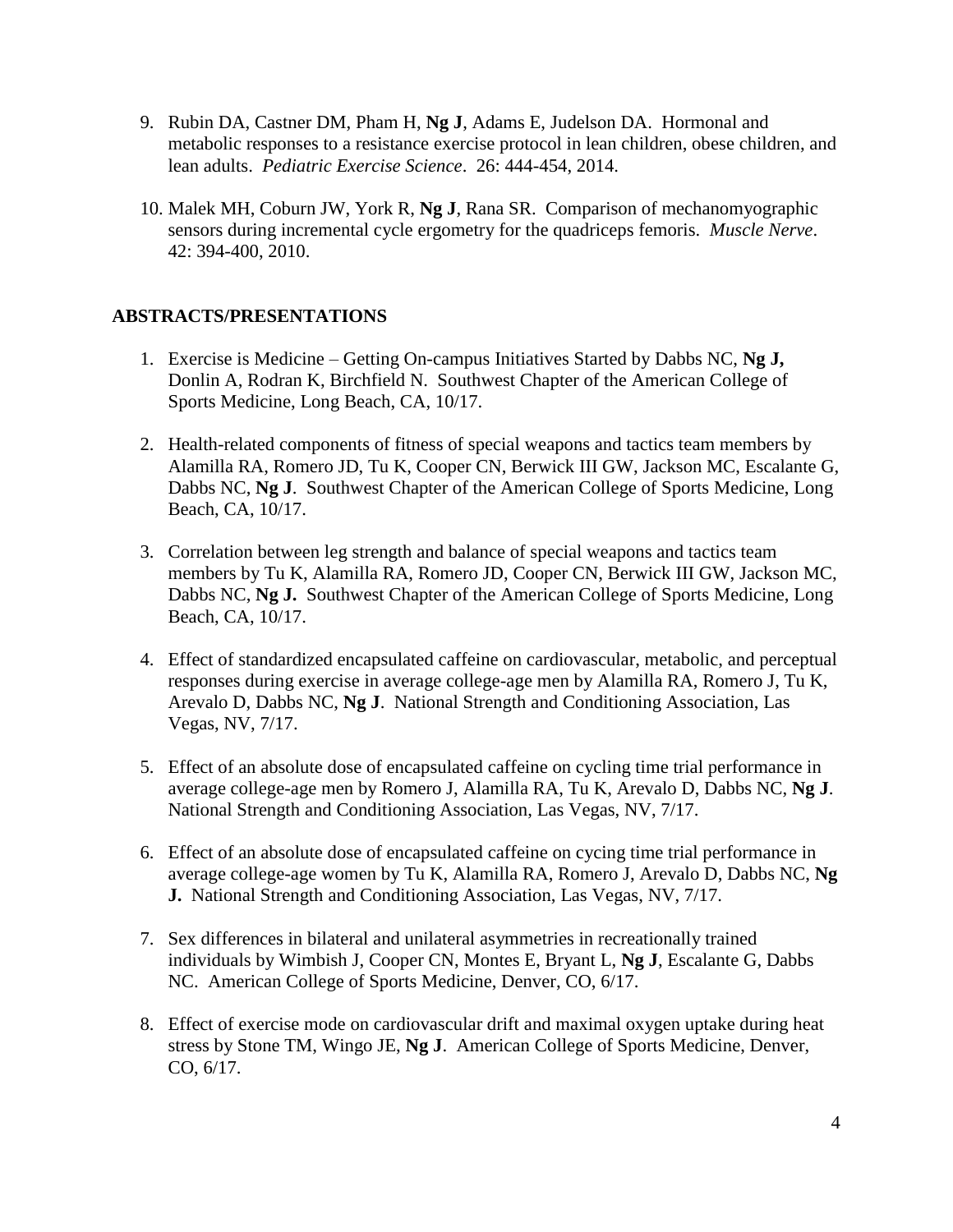- 9. Voluntary intake of ice slurry beverages and exercise performance during heat stress by **Ng J**, Wingo JE, Hallmark AV, Brown AJ, Powers SA. American College of Sports Medicine, Denver, CO, 6/17
- 10. Association between lower extremity asymmetry and muscular strength of recreationallytrained individuals by Kong KK, Sauls NM, Martinez AA, Whited JD, Escalante G, Dabbs NC, **Ng J**. Southwest Chapter of the American College of Sports Medicine, Costa Mesa, CA, 10/16.
- 11. Sex differences in muscular strength and power in recreationally-trained individuals by Gutierrez J, Escalante G, Dabbs NC, **Ng J**. Southwest Chapter of the American College of Sports Medicine, Costa Mesa, CA, 10/16
- 12. The relationship between bilateral asymmetries and explosive lower-body performance by Segura L, Sauls NM, Perez C, Velasquez H, **Ng J**, Escalante G, Dabbs NC. Southwest Chapter of the American College of Sports Medicine, Costa Mesa, CA, 10/16.
- 13. Sex differences in bilateral and unilateral asymmetries in recreationally trained individuals by Wimbish J, Cooper C, Montes E, Bryant L, **Ng J**, Escalante G, Dabbs NC. Southwest Chapter of the American College of Sports Medicine, Costa Mesa, CA, 10/16.
- 14. Effect of ice slurry ingestion on cardiovascular drift and maximal oxygen uptake during heat stress by **Ng J**, Dobbs WC, Hornikel B, Wingo JE. American College of Sports Medicine, Boston, MA, 6/16.
- 15. Acute changes in body weight and fluid intake of NCAA female sand volleyball players during an official tournament by Martinez AX, Herron RL, Hornsby J, **Ng J**, Aldrich EK, Bishop PA, Esco MR. National Strength and Conditioning Association National Conference, Orlando, FL, 7/15.
- 16. Time in motion during national competition game-play in collegiate female sand volleyball players: a descriptive investigation by Martinez AX, Herron RL, Hornsby J, **Ng J**, Aldrich EK, Bishop PA, Esco MR. National Strength and Conditioning Association National Conference, Orlando, FL, 7/15.
- 17. Ice slurry ingestion and physiological strain during work with protective clothing in hot conditions by **Ng J**, Aldrich EK, Casey JC, Clair BJ, and Wingo JE. American College of Sports Medicine, San Diego, CA, 5/15.
- 18. Precooling and warm-up effects on time trial cycling performance during heat stress by Al-horani RA, **Ng J**, and Wingo JE. American College of Sports Medicine, San Diego, CA, 5/15.
- 19. Hydration status of NCAA female sand volleyball players during an official tournament by Martinez AX, Herron RL, Hornsby J, **Ng J**, Aldrich EK, Bishop PA, Esco MR.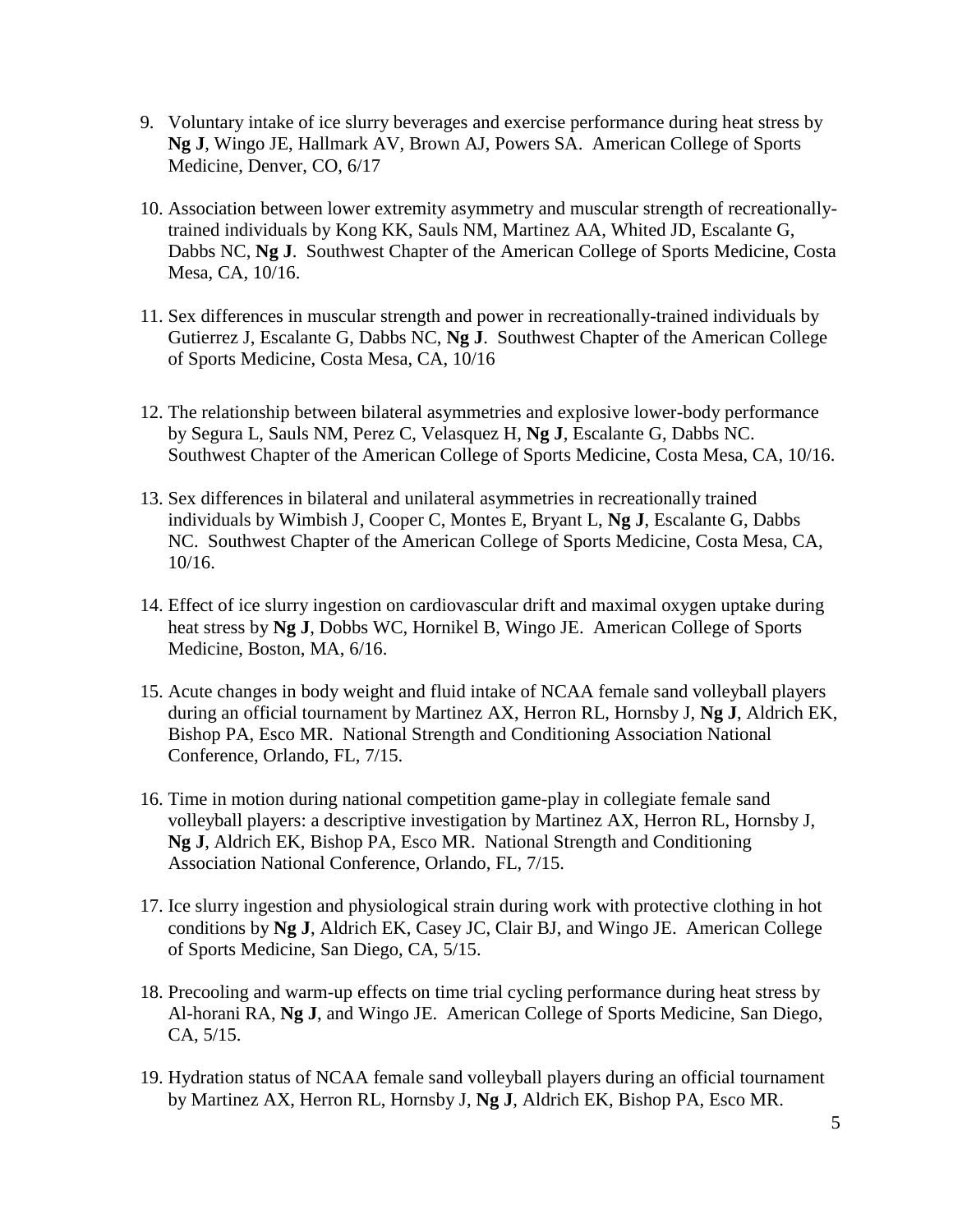Educational Studies in Psychology, Research Methodology, and Counseling Annual Symposium, Tuscaloosa, AL, 4/15.

- 20. Time in motion during competitive game-play in female sand volleyball players by Martinez AX, Herron RL, Hornsby J, **Ng J**, Aldrich EK, Bishop PA, Esco MR. Educational Studies in Psychology, Research Methodology, and Counseling Annual Symposium, Tuscaloosa, AL, 4/15
- 21. Effect of exercise mode on cardiovascular drift and maximal oxygen uptake during heat stress by Fung R, Martindale A, Smigielski T, Ervin K, Sibayan S, **Ng J**, and Wingo J. 16<sup>th</sup> Annual Rural Health Conference: The Weight of Our Rural Communities: Partnering to Reduce Obesity, Tuscaloosa, AL, 4/15
- 22. Effect of exercise mode on cardiovascular drift and maximal oxygen uptake during heat stress by Fung R, Martindale A, Smigielski T, Ervin K, Sibayan S, **Ng J**, and Wingo J. University of Alabama College of Community Health Sciences Annual Research and Scholarly Activity Day, Tuscaloosa, AL, 4/15
- 23. Effect of ice slurry ingestion on cardiovascular drift and maximal oxygen uptake during heat stress by Nofsinger S, Doggett K, Darr S, Flammang S, Dobbs D, Hornikel B, **Ng J**, and Wingo J. University of Alabama Undergraduate Research and Creative Activity Conference, Tuscaloosa, AL, 4/15
- 24. Effect of exercise mode on cardiovascular drift and maximal oxygen uptake during heat stress by Martindale A, Smigielski T, Ervin K, Sibayan S, Fung R, **Ng J**, and Wingo J. University of Alabama Undergraduate Research and Creative Activity Conference, Tuscaloosa, AL, 4/15
- 25. Effect of ice slurry ingestion on physiological strain during work with protective garments in hot conditions by **Ng J**, Aldrich EK, Casey JC, Clair BJ, and Wingo JE. Southeast Chapter of the American College of Sports Medicine, Jacksonville, FL, 2/15.
- 26. Precooling and warm-up effects on time trial cycling performance during heat stress by Al-Horani R, **Ng J**, and Wingo JE. Southeast Chapter of the American College of Sports Medicine, Jacksonville, FL, 2/15.
- 27. Acute cooling does not attenuate the  $\rm \dot{V}O_{2max}$  reduction associated with cardiovascular drift during heat stress by **Ng J**, Casey JC, Herron RL, Carter SJ, Katica CP, and Wingo JE. American College of Sports Medicine, Orlando, FL, 5/14.
- 28. Effect of acute fan cooling on maximal oxygen uptake during heat stress by Robinson A, Heldman A, Casey JC, **Ng J**, Herron RL, Carter SJ, Katica CP, and Wingo JE. Undergraduate Research and Creative Activity Conference, Tuscaloosa, AL, 4/14.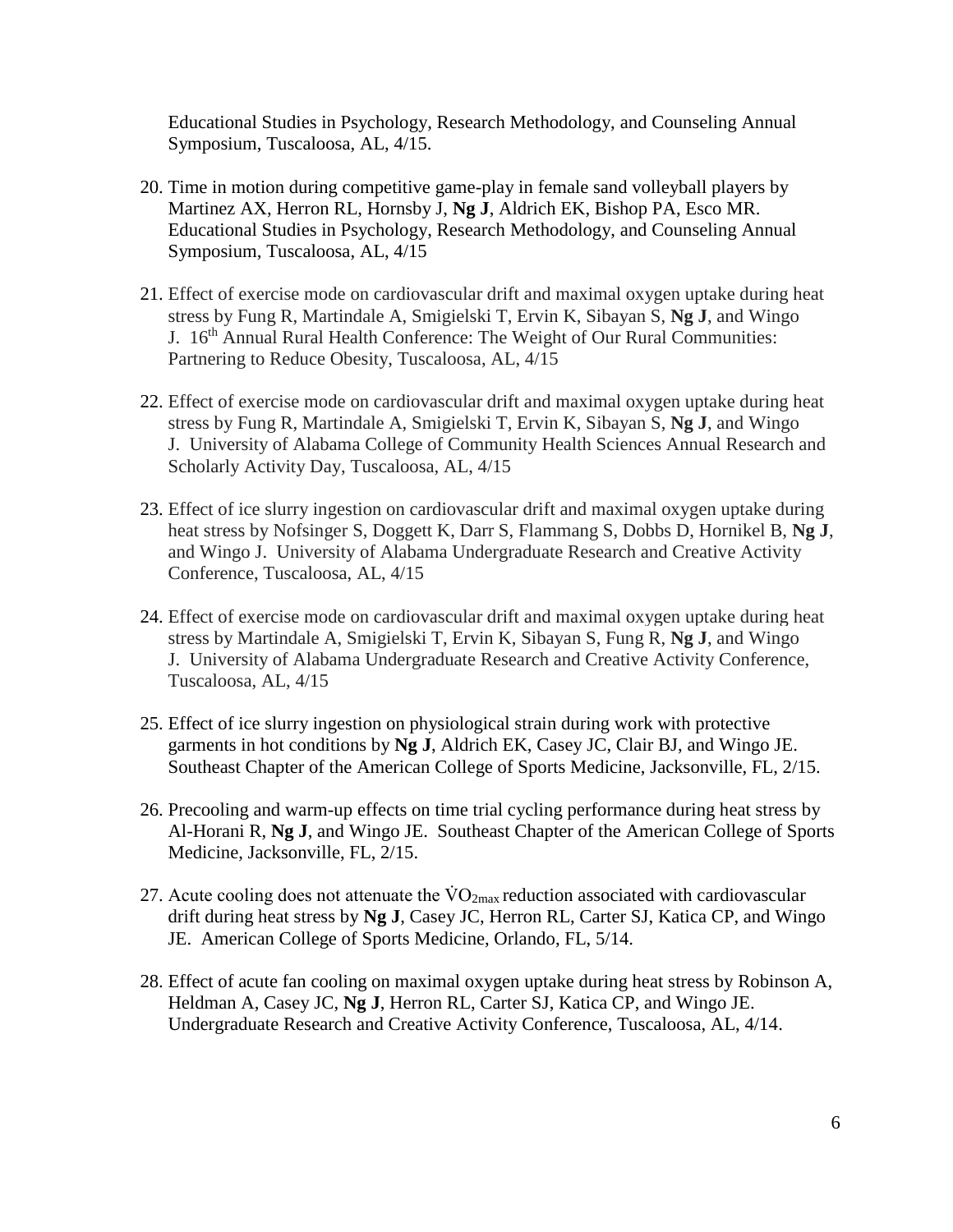- 29. Effect of ice slurry ingestion on thermoregulation during exercise with protective garments in a hot environment by Clair BJ, Aldrich EK, Casey JC, **Ng J**, and Wingo JE. Undergraduate Research and Creative Activity Conference, Tuscaloosa, AL, 4/14.
- 30. Effect of acute cooling on maximal oxygen uptake during heat stress by Casey JC, **Ng J**, Herron RL, Carter SJ, Katica CP, and Wingo JE. Southeast Chapter of the American College of Sports Medicine, Greenville, SC, 2/14.
- 31. Hormonal responses to a moderate intensity resistance exercise protocol in children by Rubin DA, Pham H, **Ng J**, Wallach W, Mendoza-Castner D, and Judelson DA. Pediatric Work Physiology, Curia, Portugal, 10/13.
- 32. Effect of clothing on validity of devices used to estimate core temperature in cold environments by **Ng J**, DuBois AM, Moyen NE, Tan JG, Villa MR, Brown LE, Coburn JW, Casa DJ, and Judelson DA. American College of Sports Medicine, San Francisco, CA, 5/12.
- 33. Hormonal and Metabolic Responses to Endurance Exercise in Prader-Willi Syndrome by Rubin DA, Judelson DA, Clark SS, Castner DM, Less J, and **Ng J**. Prader-Willi Syndrome Association (USA) Annual National Conference in Orlando, FL, 11/11.
- 34. Post-resistance exercise responses in obese and normal weight children by Tan JG, Mendoza-Castner D, **Ng J**, Tufano JJ, Rubin DA, and Judelson DA. Southwest Chapter of the American College of Sports Medicine, Reno, NV, 10/11.
- 35. Effects of motorized vs. non-motorized treadmill training on hamstring strength by Tufano JJ, Franks KA, Cazas VL, **Ng J**, Kersey RD, Coburn JW, and Brown LE. National Strength and Conditioning Association Annual Meeting, Las Vegas, NV, 7/11.
- 36. Effects of motorized vs. non-motorized treadmill training on functional hamstring/quadriceps strength ratios by Franks KA, Tufano JJ, Cazas VL, **Ng J**, Kersey RD, Coburn JW, and Brown LE. National Strength and Conditioning Association Annual Meeting, Las Vegas, NV, 7/11.
- 37. Effect of ambient temperature on thermoregulation, perceptual responses and performance of a 5000 m run by Davis JT, Judelson DA, Brown LE, Coburn JW, Ellis CL, **Ng J**, Coats DR, and Jennings CA. American College of Sports Medicine, Denver, CO 6/11.
- 38. Effect of caffeine supplementation on catecholamine and metabolic responses to exercise in cold conditions by Judelson DA, Thomas WE, Coburn JW, Kersey RD, Rubin DA, Bagley JR and **Ng J**. American College of Sports Medicine, Denver, CO, 6/11.
- 39. Post-exercise heart rate recovery in children: interactions between adiposity and exercise intensity by Mendoza-Castner D, **Ng J**, Bloom T, Judelson DA, Rose D, and Rubin DA. Southwest Chapter of the American College of Sports Medicine, San Diego, CA, 10/10.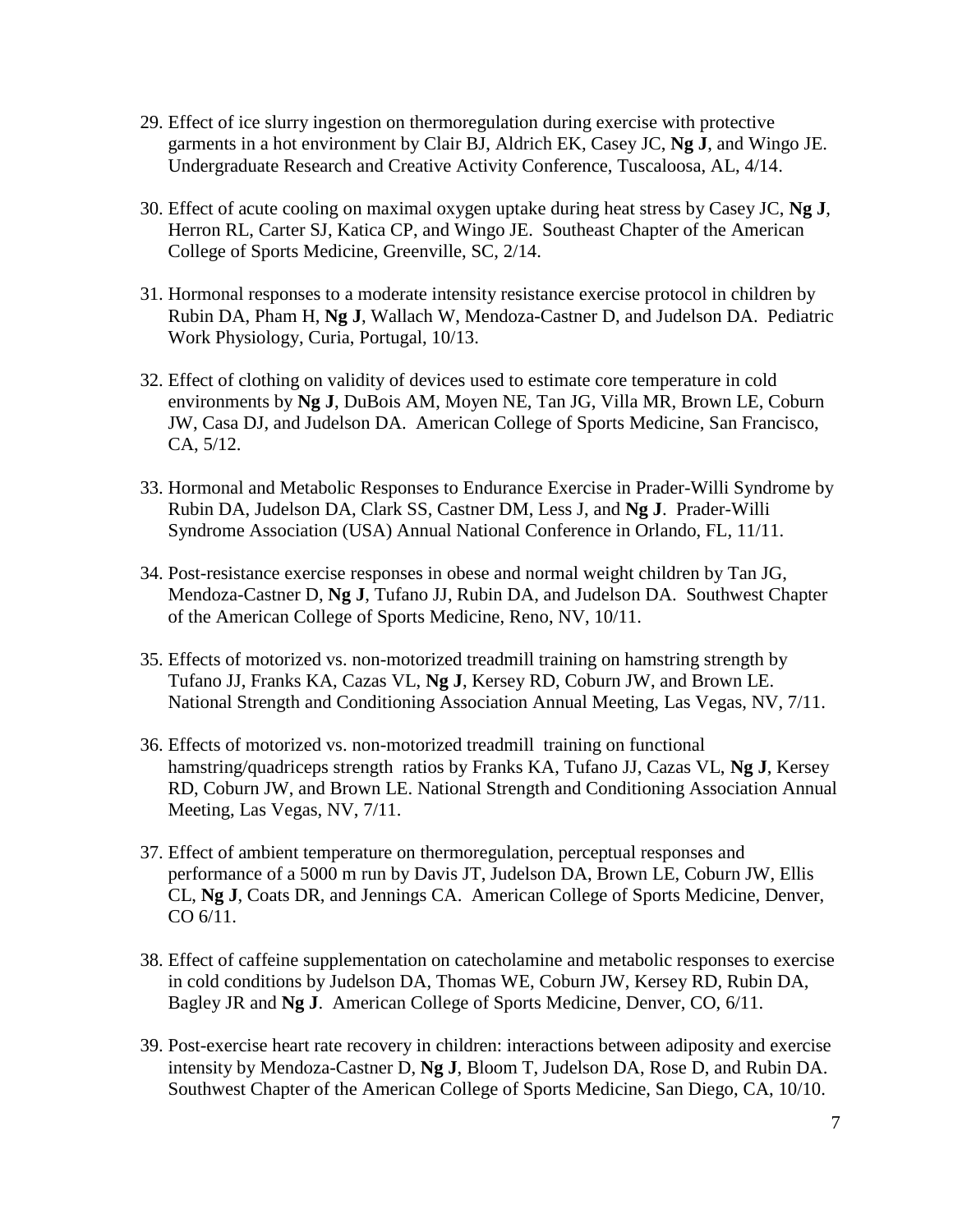### **TEACHING EXPERIENCE**

### *Exercise Prescription, KINE 483*

Faculty Instructor, California State University, San Bernardino, San Bernardino, CA

- Fall 2017
- Fall 2016
- Spring  $2016$
- Fall 2015

# *Exercise Physiology, KINE 481*

Faculty Instructor, California State University, San Bernardino, San Bernardino, CA

- Fall 2017
- Summer 2017
- Spring  $2017$
- Winter 2017
- Fall 2016

# *Independent Study, KINE 595*

Faculty Supervisor, California State University, San Bernardino, San Bernardino, CA

 $\bullet$  Spring 2016

### *Instrumentation in Exercise Science, KINE 486*

Faculty Instructor, California State University, San Bernardino, San Bernardino, CA

- $\bullet$  Summer 2016
- Winter 2016

### *Measurement and Statistics in Kinesiology, KINE 370*

Faculty Instructor, California State University, San Bernardino, San Bernardino, CA

 $\bullet$  Winter 2016

### *Physical Activity and Aging, KINE 360*

Faculty Instructor, California State University, San Bernardino, San Bernardino, CA

• Fall 2015

*Evaluation and Measurement, KIN 366* Instructor, The University of Alabama, Tuscaloosa, AL

- Spring  $2014$
- Fall 2013

### *Aerobics, KIN 120*

Instructor, The University of Alabama, Tuscaloosa, AL

 $\bullet$  Summer 2013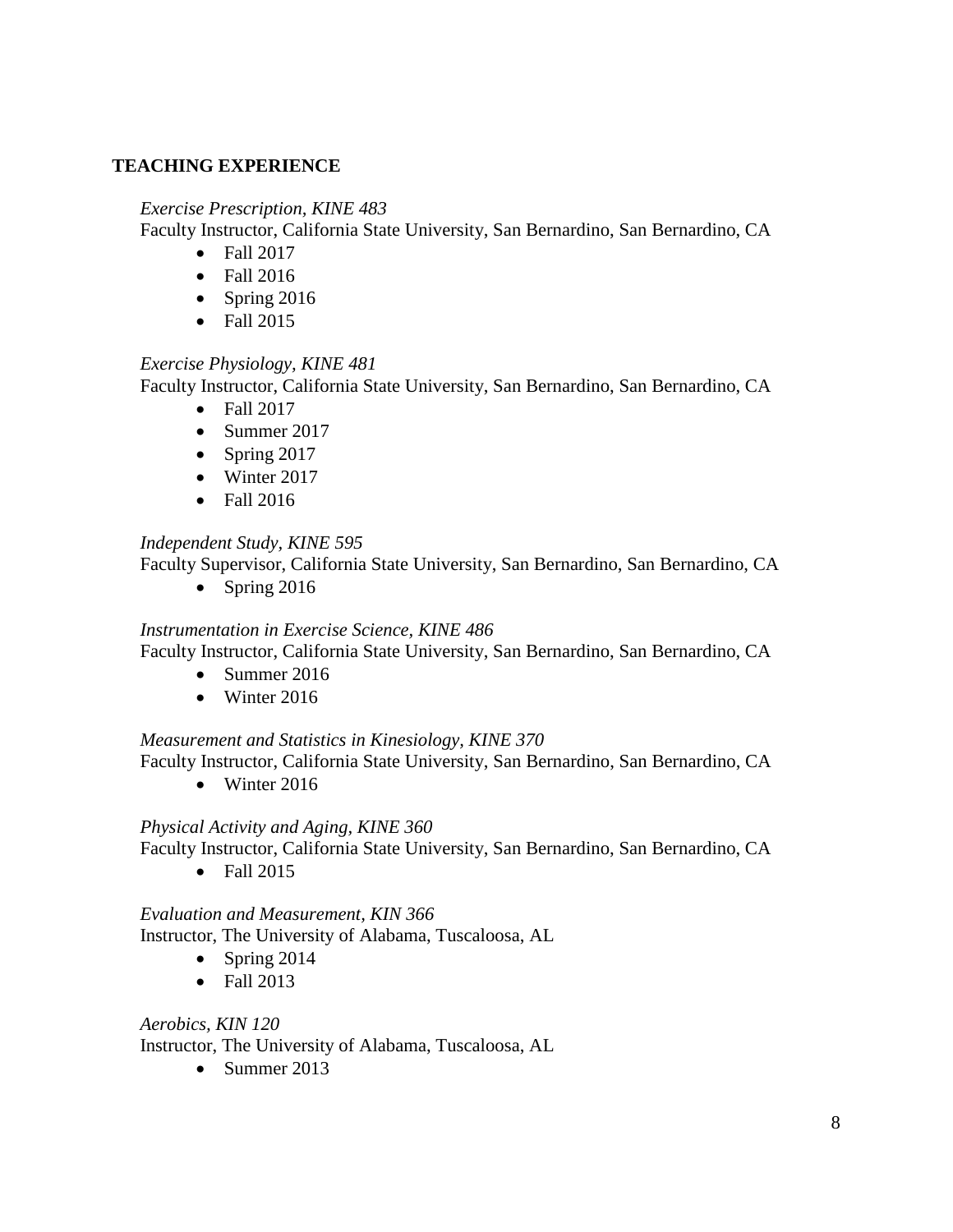*Fitness Appraisal and Exercise Prescription, KIN 493* Teaching Assistant, The University of Alabama, Tuscaloosa, AL

• Fall 2012

*Physiology of Exercise Laboratory Techniques, KNES 348L* Instructor, California State University, Fullerton, Fullerton, CA

- Spring 2011
- Fall 2010

*Cardiovascular Exercise Testing & Prescription, KNES 354* Teaching Assistant, California State University, Fullerton, Fullerton, CA

• Spring 2011

*Beginning and Intermediate Badminton, KNES 130A and 130B* Instructor, California State University, Fullerton, Fullerton, CA

- $\bullet$  Fall 2010
- Spring  $2010$

# **SERVICE**

*CSUSB Department of Kinesiology* Coordinator, Department Newsletter (August 2017 – Present)

*CSUSB Department of Kinesiology* Coordinator, Building and Space (August 2017 – Present)

*CSUSB Department of Kinesiology* Coordinator, Website Development (August 2017 – May 2018)

*Southwest Chapter of the American College of Sports Medicine* Student Research Award Competition – Reviewer (October 2017)

*CSUSB Recreation & Wellness Committee* Committee Member – Faculty Representative, Kinesiology (Fall 2017 – Fall 2018)

*CSUSB Office of Student Research* Student Research and Travel Program (ASI/IRP) Selection Committee (Fall 2017 –present)

*California Baptist University, Department of Kinesiology Thesis Committee* Committee Member – Thermoregulation Expert Consultant (Spring 2017)

• Member of thesis committee for Master's level thesis

### *CSUSB Commencement Ceremony*

Faculty Marshal, California State University, San Bernardino, San Bernardino, CA

• Spring  $2017$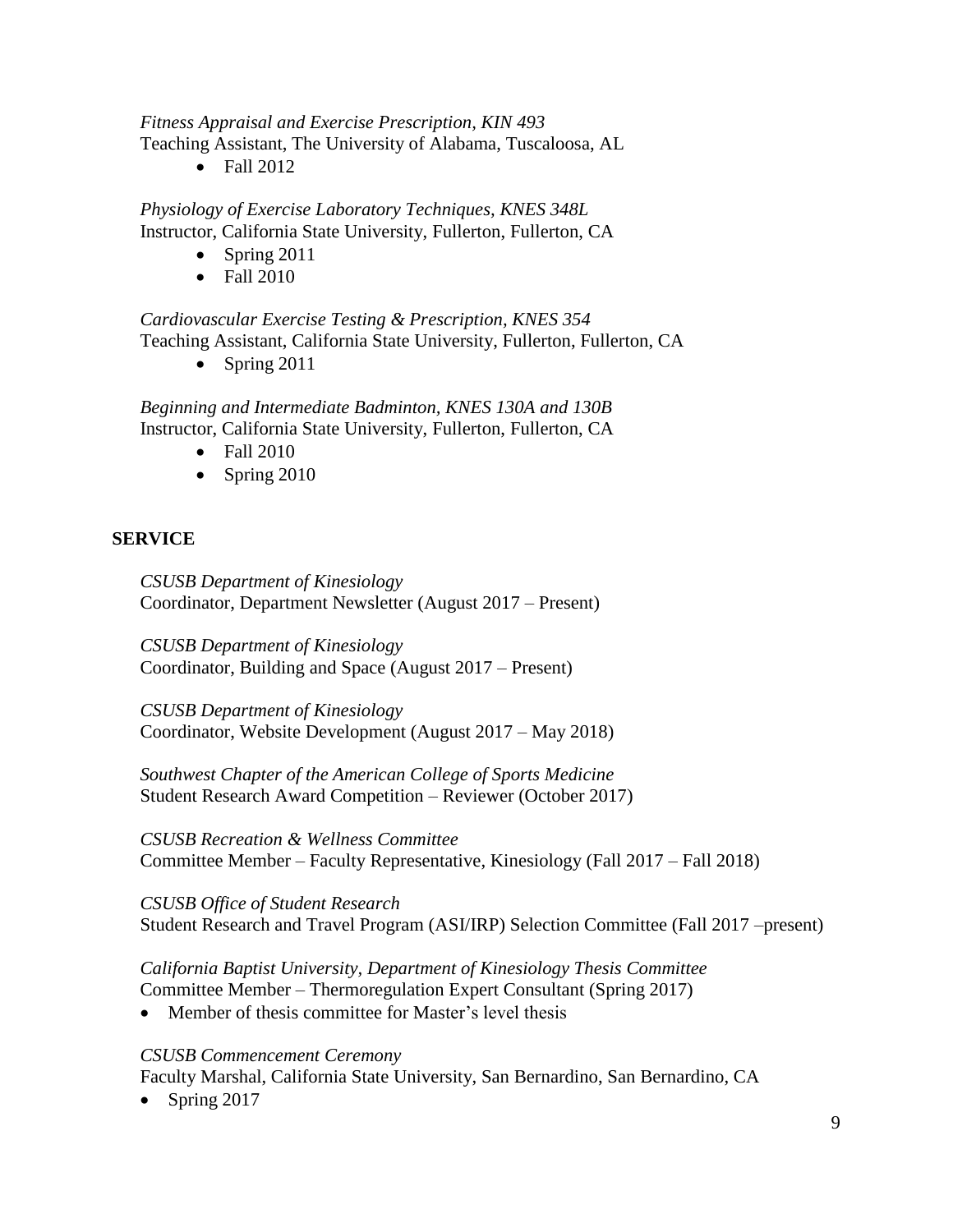- Winter 2016
- Spring  $2016$

### *CSUSB Department of Recreation and Wellness Hiring Committee*

Search committee member, California State University, San Bernardino, San Bernardino, CA

 Member of search committee to hire an Assistant Director of Fitness & Wellness for the CSUSB Student Recreation Center (Spring 2017)

*CSUSB Quarter to Semester Transformation – Department of Kinesiology* Member of Allied Health Professions Transformation Committee (Fall 2016 – present)

*American College of Sports Medicine: Exercise Is Medicine – On Campus* Faculty Advisor, California State University, San Bernardino, San Bernardino, CA

• Advisor and mentor for

| <b>O</b> Charlotte Hua    | (Winter $2017$ – present) |
|---------------------------|---------------------------|
| <b>O</b> Elizabeth Tuason | (Winter $2017$ – present) |
| ○ Paul Hanna              | (Winter $2017$ – present) |

*The Key to Your Heart presented by Sigma Lambda Gamma National Sorority, Inc.*

Invited guest speaker, California State University, San Bernardino, San Bernardino, CA

• Presented physical activity and cardiovascular disease lecture (Winter 2017)

### *CSUSB Kinesiology Department Hiring Committee*

Search committee member, California State University, San Bernardino, San Bernardino, CA

• Search committee member for exercise physiologist faculty member (Fall 2016)

### *Student-Faculty Research Collaboration*

Research mentor, California State University, San Bernardino, San Bernardino, CA

- Faculty research mentor for
	- o Javier Romero (Fall 2016 present) o Kong Tu (Fall 2016 – present) o Daniel Arevalo (Fall 2016 – present) o Kyoung Kong (Spring 2016 – Fall 2016)

### *CSUSB Open House – College Experience Session*

Department facilitator, California State University, San Bernardino, San Bernardino, CA

• Department facilitator (Fall 2015 – Fall 2016)

### *Human Performance Laboratory*

Supervisor, California State University, San Bernardino, San Bernardino, CA

- Faculty supervisor for
	- o Andrew Khong (Fall 2016 present)

### *CSUSB Maximizing Access to Research Careers (MARC) Program* Co-mentor, California State University, San Bernardino, San Bernardino, CA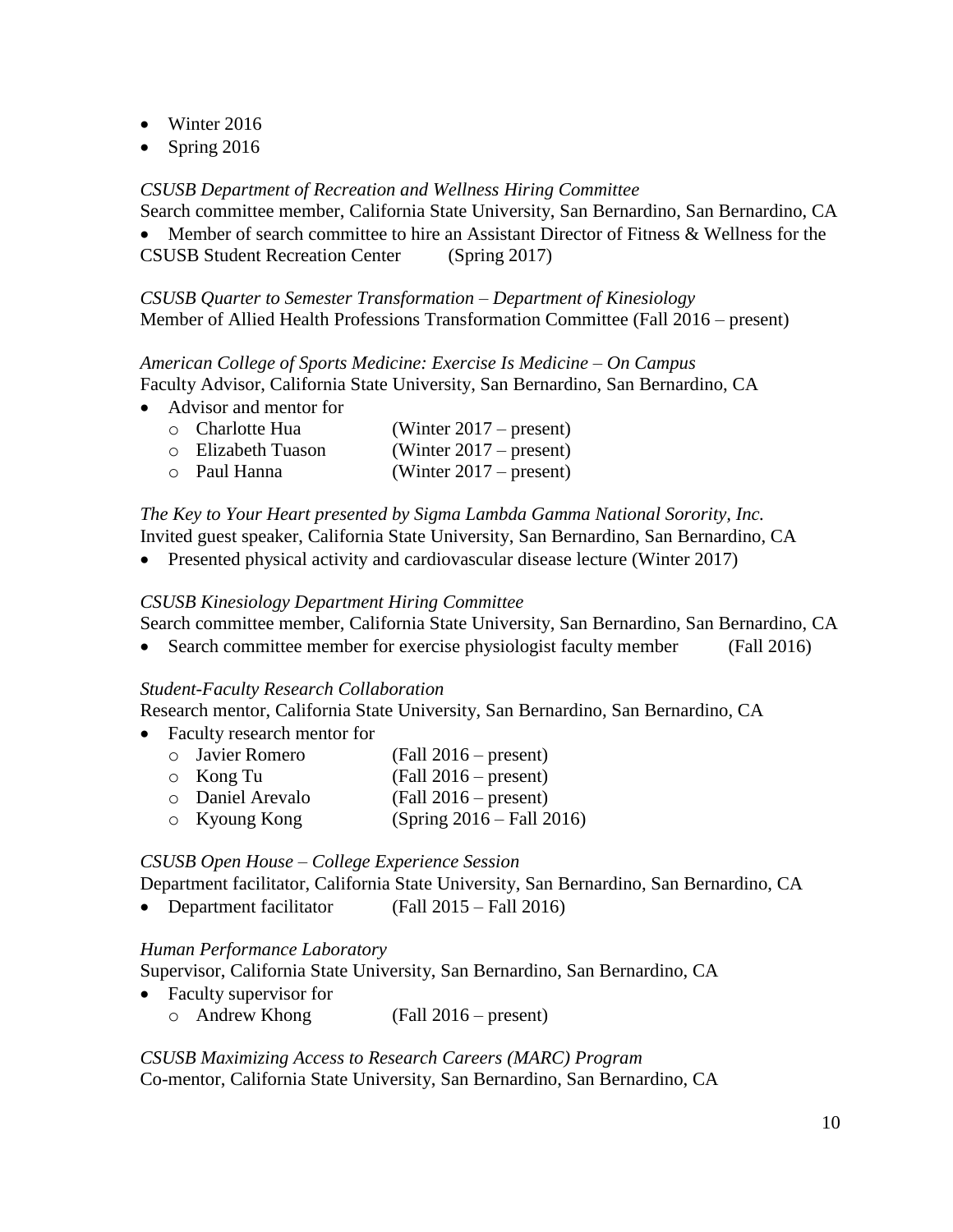Faculty research co-mentor for Rafael Alamilla

# *Fitness Assessment Center*

Co-director, California State University, San Bernardino, San Bernardino, CA

• Faculty supervisor for

| O       | Darren Favela             | (Fall 2017)      |
|---------|---------------------------|------------------|
| $\circ$ | Lena Longueira            | (Fall 2017)      |
| O       | Noemi Figueroa            | (Fall 2017)      |
| $\circ$ | Angel Ramirez-Lomeli      | (Fall 2017)      |
| $\circ$ | David Blatz               | (Fall 2017)      |
| O       | <b>Humberto Escalante</b> | (Fall 2017)      |
| O       | Chelsea Nelson            | (Fall 2017)      |
| O       | Rodrigo Macias            | (Fall 2017)      |
| $\circ$ | Andrew Khong              | (Spring 2017)    |
| O       | Christina Cooper          | (Spring 2017)    |
| $\circ$ | Jennifer Orozco           | (Spring 2017)    |
| $\circ$ | <b>Elizabeth Tuason</b>   | (Spring 2017)    |
| O       | <b>Josh Gustafson</b>     | (Spring 2017)    |
| O       | Chelsea Dominguez         | (Spring 2017)    |
| $\circ$ | Javier Romero             | (Spring 2017)    |
| $\circ$ | Kong Tu                   | (Spring 2017)    |
| $\circ$ | Brittany Holloman         | (Spring 2017)    |
| O       | Noemi Figueroa            | (Spring 2017)    |
| O       | <b>Laura Aceves</b>       | (Spring 2017)    |
| O       | Maria Cossio              | (Winter 2017)    |
| O       | <b>Andrew Enriquez</b>    | (Winter 2017)    |
| $\circ$ | Jennifer Orozco           | (Winter $2017$ ) |
| O       | Ian Bjerke                | (Winter 2017)    |
| $\circ$ | <b>Elizabeth Tuason</b>   | (Winter 2017)    |
| $\circ$ | Daniel Arevalo            | (Winter 2017)    |
| $\circ$ | Andrew Khong              | (Fall 2016)      |
| O       | Christina Cooper          | (Fall 2016)      |
| O       | Desiree Rodriguez         | (Fall 2016)      |
| $\circ$ | <b>Jose Salinas</b>       | (Fall 2016)      |
| $\circ$ | Katrina Kane              | (Fall 2016)      |
| $\circ$ | <b>Salvador Alvarez</b>   | (Fall 2016)      |
| $\circ$ | Maria Rodriguez           | (Fall 2016)      |
| O       | Joshua Denby              | (Fall 2016)      |
| O       | <b>Edwin Doering</b>      | (Fall 2016)      |
| $\circ$ | <b>Christian Gonzalez</b> | (Fall 2016)      |
| O       | Amanda Velasquez          | (Spring 2016)    |
| $\circ$ | Ronny Wareh               | (Spring 2016)    |
| O       | Leslie Ellison            | (Spring 2016)    |
| O       | Zanietta Bradley          | (Spring 2016)    |
| O       | Alyssa Dome               | (Spring 2016)    |
| O       | Stephani Yong             | (Spring 2016)    |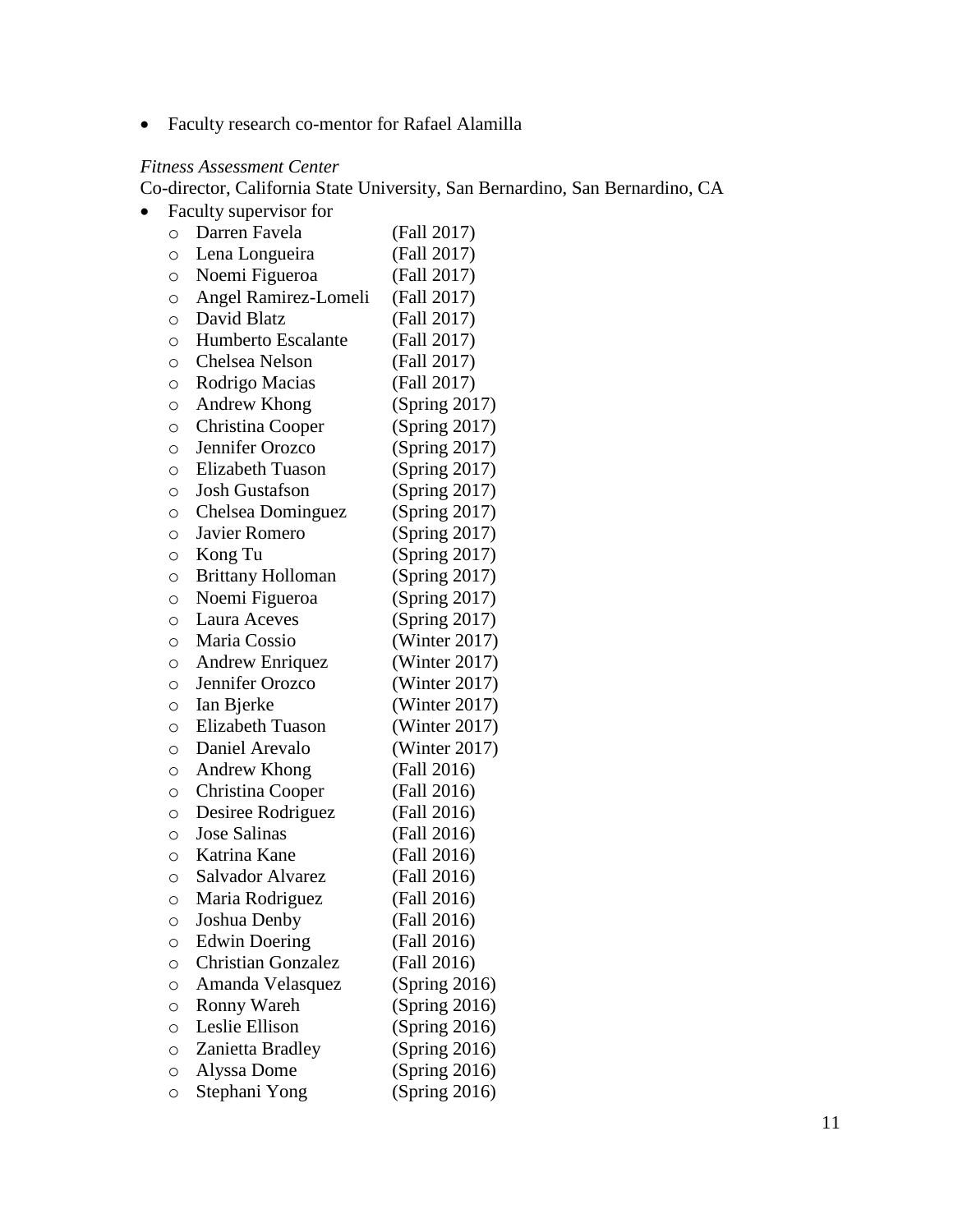| o Amanda Boucher   | (Spring 2016)    |
|--------------------|------------------|
| o Jenny Nuño       | (Spring 2016)    |
| o Andrew Walters   | (Winter 2016)    |
| <b>Carmen Leon</b> | (Winter $2016$ ) |
| o Jensen Keith     | (Winter 2016)    |
| o Adrian Martinez  | (Winter 2016)    |

### *Kinesiology Academic Advising*

Faculty Advisor, California State University, San Bernardino, San Bernardino, CA

# *CSUSB Classroom Visitations*

Evaluator, California State University, San Bernardino, San Bernardino, CA

- KINE 240 Exercise Science Software; Instructor: Mr. Justin Swanson (Fall 2016)
- KINE 200 First Aid; Instructor: Mr. Quentin Moses (Spring 2016)
- KINE 240 Exercise Science Software; Instructor: Ms. Jamie Martinez (Fall 2015)

# *CSUSB Annual Nursing Poster Presentation Session*

Faculty Adjudicator, California State University, San Bernardino, San Bernardino, CA (December 2015)

# *CSU Chancellor Campus Visit*

Faculty Demonstrator, California State University, San Bernardino, San Bernardino, CA

• Demonstration of co-teaching in newly developed Applied Learning Laboratory with Drs. Nicole Dabbs and Chris Gentry during visit by CSU Chancellor, Timothy White (November 2015)

# *Faculty Development*

Attendee, California State University, San Bernardino, San Bernardino, CA

• University Faculty Mentoring Network – How to Put a FAR Together: Part II (February 2016)

 University Faculty Mentoring Network – How to Put a FAR Together: Part I (January 2016)

• CSUSB Human Resources Training – Guidance for Surviving an Active Shooter Situation (December 2015)

 CSUSB Human Resources Training – Workplace Violence Prevention & Sexual Harassment Avoidance (December 2015)

• CSUSB Human Resources Training – Concur Travel & Expense Demonstration/Training (November 2015)

- CSUSB Human Resources Training New Employee Safety Training (November 2015)
- University Faculty Mentoring Network Advising Students: Best Practices (October 2015)

 University Faculty Mentoring Network – Advising Students: The CSUSB Landscape (October 2015)

• CSUSB New Faculty Orientation (September 2015)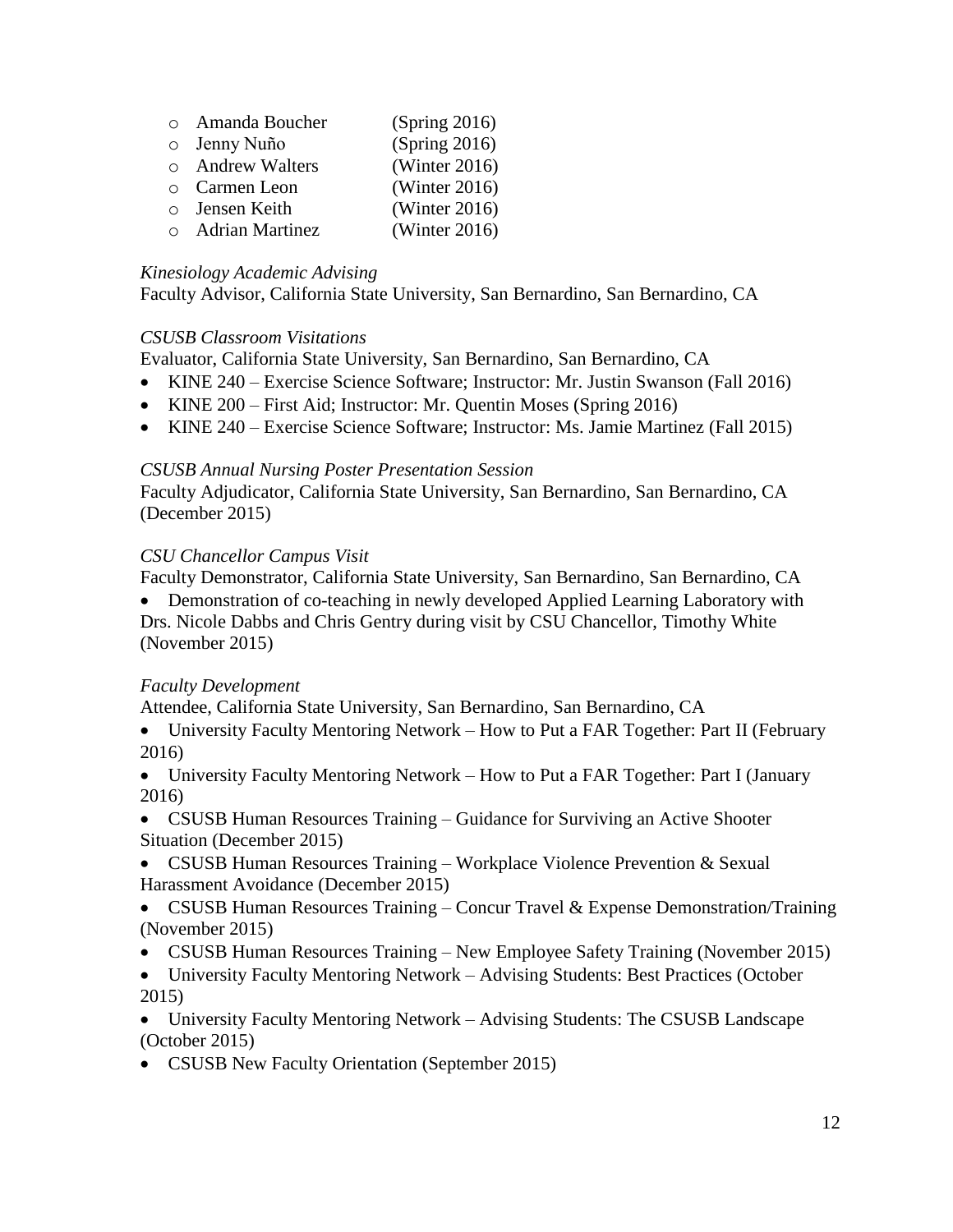### *Emerging Scholars Program*

Mentor, The University of Alabama, Tuscaloosa, AL

• Research mentor for

|          | o Katherine Doggett                                              | (Spring 2015) |
|----------|------------------------------------------------------------------|---------------|
| $\Omega$ | Samantha Darr                                                    | (Spring 2015) |
| $\circ$  | Samantha Nofsinger                                               | (Spring 2015) |
|          | o Troy Smigielski                                                | (Fall 2014)   |
|          | o Kaitlin Ervin                                                  | (Fall 2014)   |
|          | o Austin Martindale                                              | (Fall 2014)   |
|          | o Brendan Clair                                                  | (Spring 2014) |
|          | $\mathbf{1}$ $\mathbf{1}$ $\mathbf{1}$ $\mathbf{1}$ $\mathbf{1}$ | (11.0010)     |

o Alex Heldman (Fall 2013)

### *Masters Mentorship Program*

Mentor, United States Sports Academy, Daphne, AL

• Research mentor for o Saul Sibayan (Fall 2014)

### *Scholarly Activity Project, Class of 2016*

Mentor, School of Medicine, The University of Alabama at Birmingham, Birmingham, AL

• Research mentor for o Russell Fung (Summer 2014)

### *Graduate Student Association*

Delegate, Alabama Museum of Natural History, Tuscaloosa, AL, Spring 2013 – Spring 2015

• Representative at annual "Hands-on Family Night"

### *Holt Community Festival*

Representative, Holt High School, Tuscaloosa, AL, Spring 2012 – Spring 2015

Disseminate health, nutrition, and exercise information to families in the Holt community

### *Kinesiology Academic Advisement Center*

Graduate Assistant, California State University, Fullerton, Fullerton, CA, Fall 2009 – Spring 2011

- Assist the Academic Advisement Center Coordinator in providing academic advisement service to undergraduate kinesiology students regarding foundational coursework along with focus areas of the B.S. degree in kinesiology
- Disseminate information about internships and prerequisite courses for graduate studies

### **PROFESSIONAL MEMBERSHIPS**

- American College of Sports Medicine: 2008 present
- National Strength and Conditioning Association: 2008 present
- Southwest Chapter of the American College of Sports Medicine:  $2010 2011$ ,  $2015$ present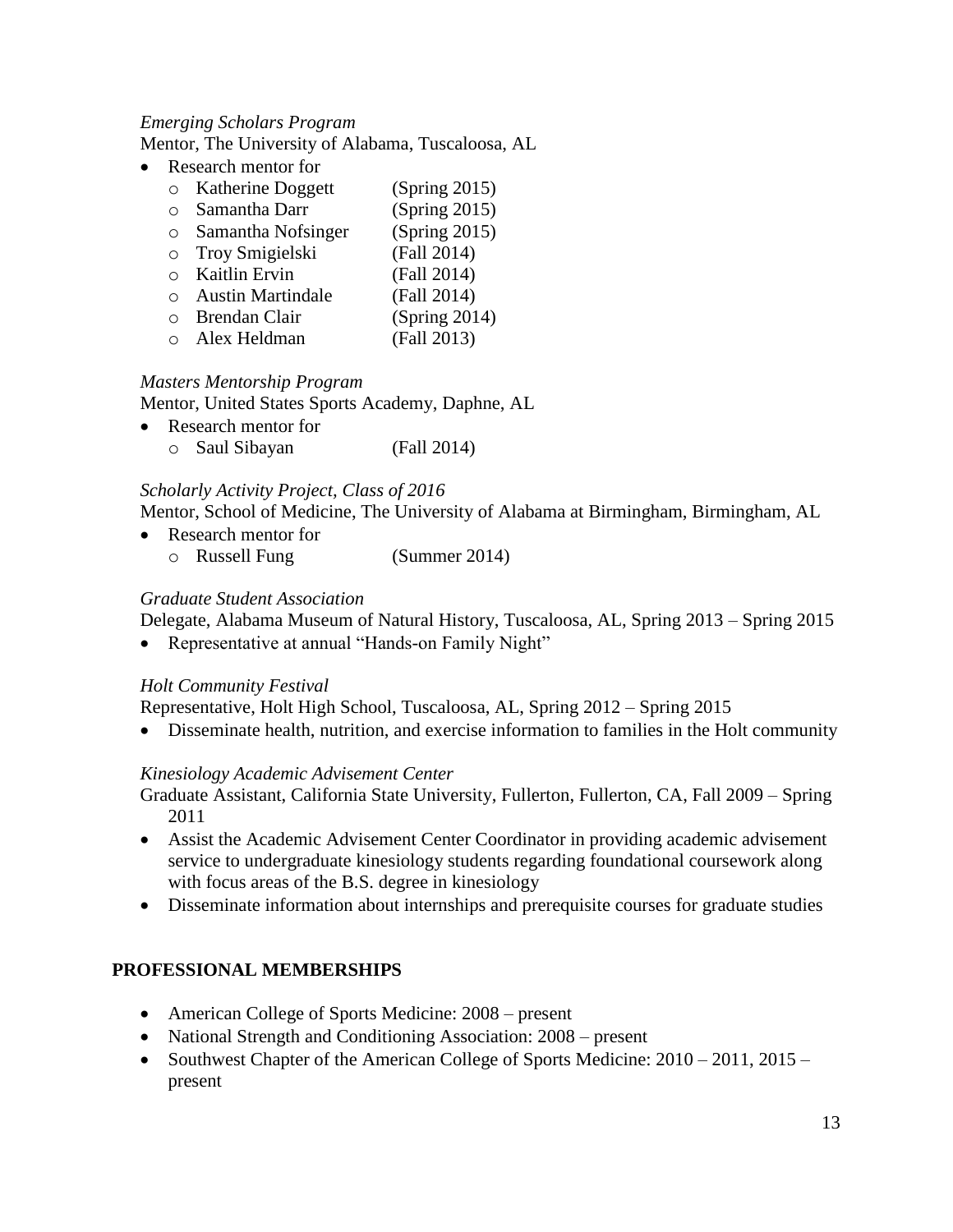• Southeast Chapter of the American College of Sports Medicine: 2011 – 2015

Invited Peer Reviewer for:

- International Journal of Exercise Science
- Journal of Sport Science
- Journal of Strength and Conditioning Research
- Strength and Conditioning Journal

# **LABORATORY TECHNIQUES/EXPERIENCE**

- Thermometry
- Phlebotomy
- Hydration status assessment
- Body composition assessment
- Humoral analyses of hematocrit, hemoglobin, and lactate
- Metabolic measurement and assessment
- Cardiovascular function measurement and assessment
- Carbon dioxide rebreathing
- Administration of submaximal and maximal endurance exercise protocols
- Administration of exercise performance capacity protocols
- Administration of exercise protocols for children and unique populations
- Assist with humoral analyses of hormones and metabolites
- Service, maintain, and troubleshoot laboratory equipment

# **COMPUTER SKILLS**

- Metabolic measurement system:
	- o Parvo Medics True One 2400
- Performance measurement system:
	- o Lode Ergometry Manager
		- o Velotron Coaching Software
		- o Velotron 3D Software
		- o Monark Wingate Software
- Data acquisition system:
	- o BIOPAC Systems
	- o AcqKnowledge
- Office software:
	- o Microsoft Word
	- o Microsoft PowerPoint
	- o Microsoft Excel
	- o Microsoft Publisher
	- o IBM SPSS
	- o EndNote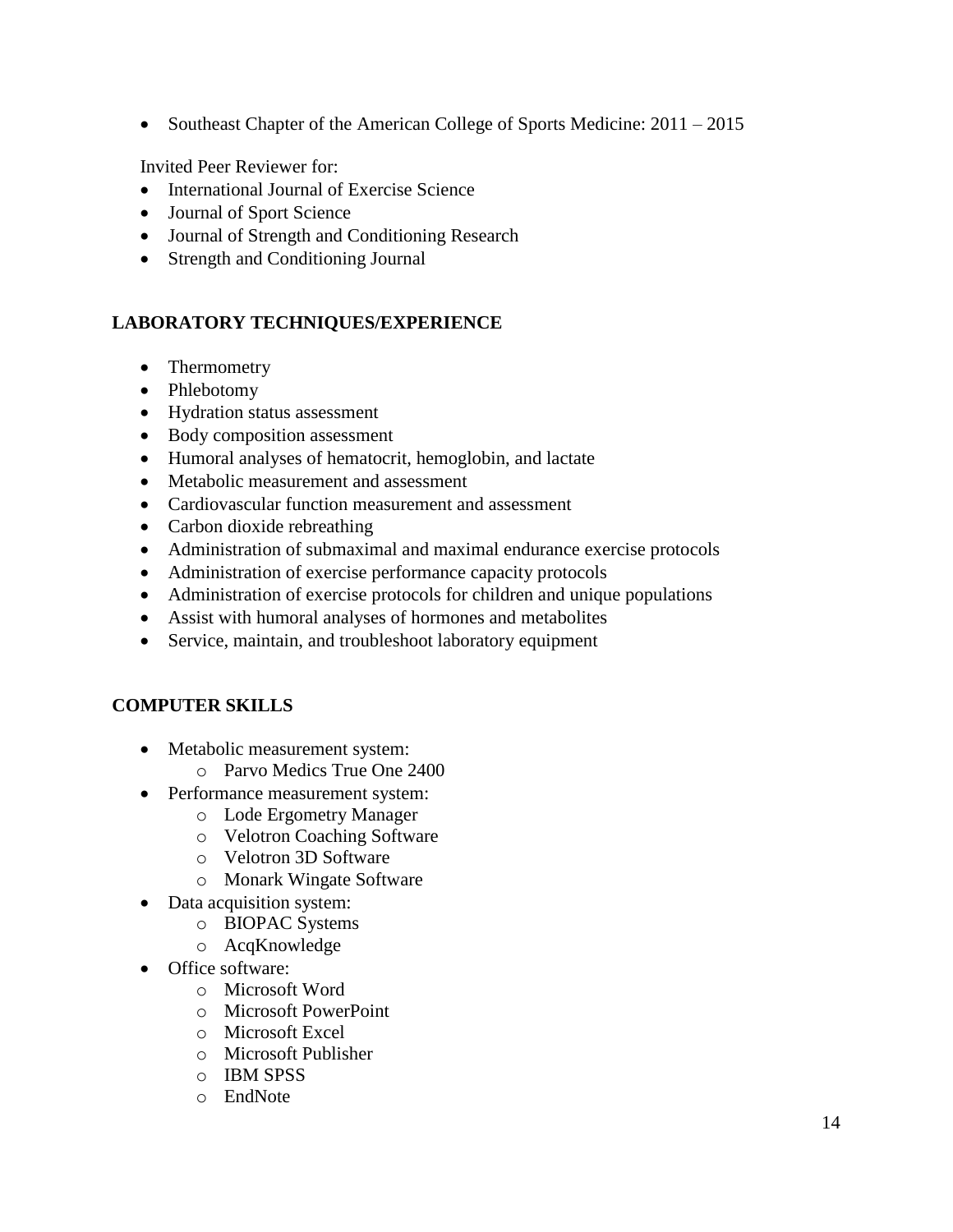- Online instructional tools:
	- o Blackboard Learn

### **CERTIFICATIONS**

- NSCA Certified Strength and Conditioning Specialist, 2009 present
- National Registry of Emergency Medical Technicians,  $2008 2010$
- American Red Cross Adult and Child CPR and AED, 2004 present

### **HONORS**

- 2018 Western Society of Kinesiology & Wellness Arthur Broten Young Scholar Award
- 2016 The University of Alabama Outstanding Dissertation Award: College of Education Divisional Winner
- 2014 The University of Alabama Outstanding Graduate Student in Exercise Science
- 2009 California State University, Fullerton Magna Cum Laude
- 2009 California State University, Fullerton Kinesiology Outstanding Undergraduate Student
- 2008-2009 Board Member of Kappa Omicron Nu Honor Society, Nu Pi Chapter
- 2007-2009 Member of Kappa Omicron Nu Honor Society
- 2004-2009 California State University, Fullerton Dean's List, all terms

### **REFERENCES**

### **Jonathan E. Wingo, Ph.D.**

Department of Kinesiology (Head) The University of Alabama Box 870312 Tuscaloosa, AL 35487 jwingo@bamaed.ua.edu (205)348-4699

### **Matthew Curtner-Smith, Ed.D.**

Department of Kinesiology The University of Alabama Box 870312 Tuscaloosa, AL 35487 msmith@bamaed.ua.edu (205)348-9209

### **Mark Richardson, Ph.D.**

Department of Kinesiology The University of Alabama Box 870312 Tuscaloosa, AL 35487 mrichard@bamaed.ua.edu (205)348-9180

### **Daniel A. Judelson, Ph.D.**

Physiology Researcher II Nike Explore Team dan.judelson@nike.com (503)671-8206